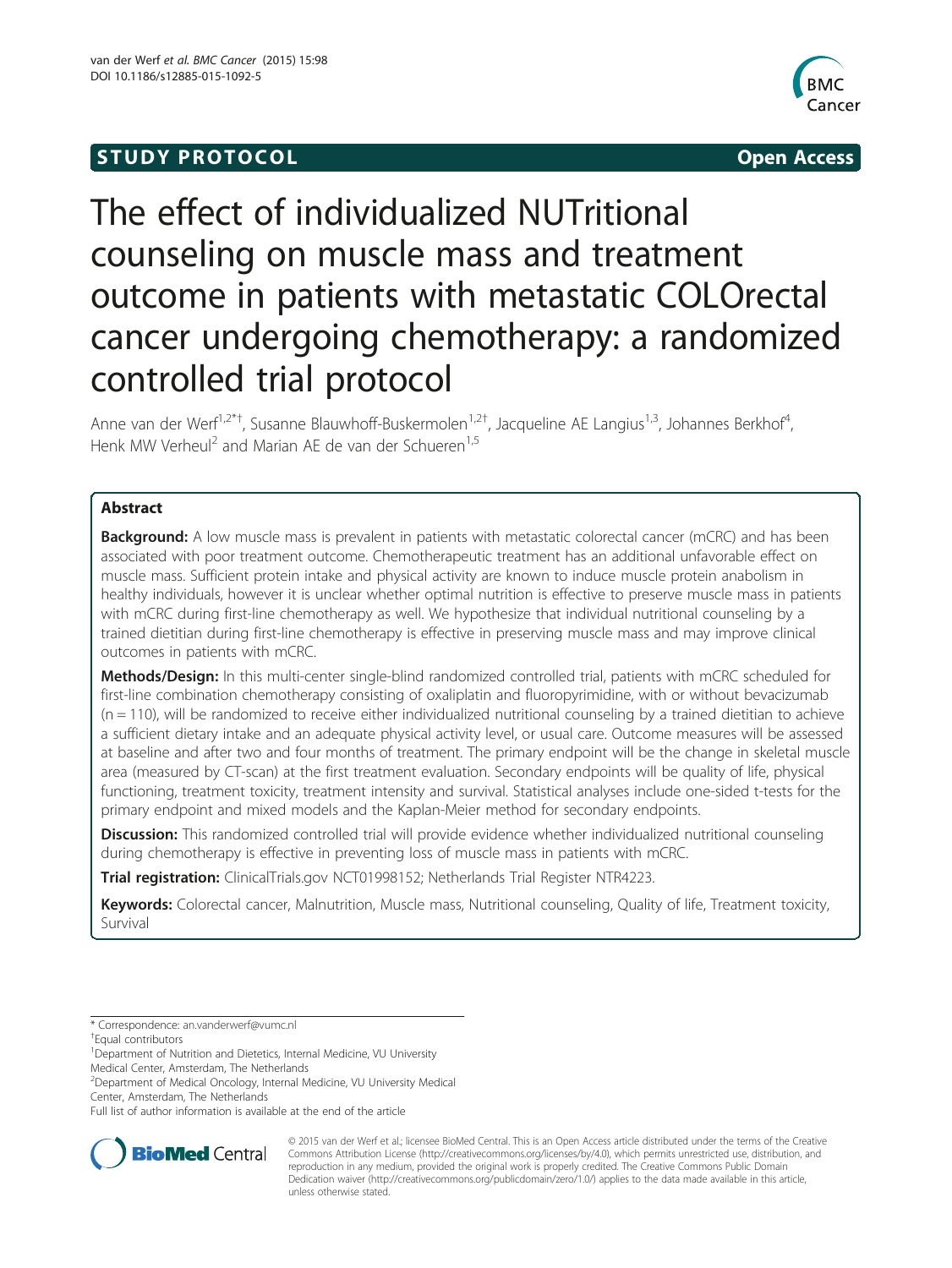## Background

Colorectal cancer is the third most common cancer in the world with nearly 1.4 million newly diagnosed patients in 2012 [\[1](#page-5-0)]. In 20% patients have metastatic disease at diagnosis and approximately 50% of the patients develops metastatic disease (stage IV colorectal cancer) [[2\]](#page-5-0). For patients with disseminated disease for which local treatment with curative intent is not possible, the aim of treatment is to prolong survival with a good quality of life. Current combination treatment regimens of chemotherapy and targeted agents result in a in a median survival up to 23–31 months [\[3-5](#page-5-0)].

Malnutrition and weight loss are common problems in patients with metastatic colorectal cancer (mCRC) [[6-8](#page-5-0)]: the prevalence of any self-reported weight loss at presentation varies from 34 to 72% [[7,9\]](#page-5-0) and 32% of the patients have lost more than 10% of their body weight at presentation [[8](#page-5-0)]. In addition to the loss of total body weight, disproportionate loss of lean tissue weight is common in patients with cancer [\[10](#page-5-0)]. A previous study described a low muscle mass in 39% of the patients with mCRC [\[8](#page-5-0)]. In our own institution we observed a low muscle mass in 57% of the patients, while further loss of muscle mass during treatment was present in more than half of the patients (unpublished data), potentially due to a decreased nutritional intake as a consequence of chemotherapeutic toxicity [[11\]](#page-5-0). In addition, physical activity has shown to be decreased during treatment [\[12](#page-5-0)[,13](#page-6-0)], which could accelerate loss of muscle mass [[14](#page-6-0),[15](#page-6-0)] and is related to muscular deconditioning [\[16\]](#page-6-0).

The relevance of muscle mass in patients with cancer undergoing chemotherapy treatment has been described in several studies. Observational studies show that an unfavorable body composition with a low muscle mass is associated with reduced functional status [\[17](#page-6-0)] and quality of life [[18\]](#page-6-0), more severe toxicity of treatment [[19,20\]](#page-6-0) and reduced survival [\[8](#page-5-0)[,15,17,21,22\]](#page-6-0). A potential explanation for a low muscle mass being an adverse prognostic factor is that a low muscle mass reflects the increased metabolic activity of a more aggressive tumor biology [\[22,23](#page-6-0)], although the underlying mechanism explaining this association has yet to be determined [\[22\]](#page-6-0). Another possibility is that patients with a low muscle mass are more fragile and susceptible to medical events [\[24\]](#page-6-0), leading to a higher incidence of chemotherapy-related toxicity [[25](#page-6-0)] and to suboptimal treatment (delay, reduction or interruption of chemotherapy) [\[24\]](#page-6-0), both potential contributors to reduced survival [[26](#page-6-0)]. In this case, clinical outcomes may be improved by interventions aiming at preserving muscle mass. For inducing muscle protein anabolism, a sufficient protein intake, next to an adequete physical activity, is of critical importance [\[14,27,28](#page-6-0)].

Only a few randomized controlled trials have been performed to evaluate nutritional interventions in patients with mCRC, none of them describing the effect of nutritional intervention on muscle mass. One study suggested that dietary advice had a beneficial effect on body weight after one year, although patients with different types of tumors were included and the numbers involved were small  $(n = 68)$  [[29\]](#page-6-0). Another randomized controlled trial was ended prematurely because of crossover between the intervention- and control arm [[7](#page-5-0)]. A third study showed a beneficial effect of parenteral nutriton compared to intensive enteral nutrition on body mass index (BMI), body cell mass, quality of life, chemotherapy-associated toxicity and survival  $(n = 82)$ , but there was no comparison to placebo [[30](#page-6-0)]. Due to absence of concrete evidence for a beneficial effect of nutritional intervention on muscle mass and treatment outcomes, there are no clear guidelines for nutritional support in this selected population. This is the main reason that additional nutritional support is not always provided [\[31\]](#page-6-0).

We designed a randomized controlled trial to test our hypothesis that individual nutritional counseling (NC) by a trained dietitian during first-line chemotherapy is effective in preserving muscle mass and thereby may improve clinical outcome in patients with mCRC. The main objective of the study is to determine whether NC is effective in preserving muscle mass in patients with mCRC during chemotherapy. In addition, treatment toxicity, quality of life and survival will be evaluated.

## **Methods**

This single-blind multi-center randomized controlled study will be performed by the Departments of Nutrition and Dietetics and Medical Oncology of the VU University Medical Center Amsterdam, The Netherlands. Patients will be recruited from at least two Dutch hospitals (VU University Medical Center, Amsterdam and Spaarne Hospital, Hoofddorp), additional hospitals will be asked for participation. Ethics approval has been obtained from the Medical Ethical Committee of the VU University Medical Center. This study will be conducted according to the principles of the Declaration of Helsinki (64<sup>th</sup> version, October 2013) and in accordance with the Medical Research Involving Human Subjects Act (WMO, 1-3-2006).

#### Study population

Patients diagnosed with mCRC and scheduled for firstline chemotherapy with capecitabine and oxaliplatin (CAPOX) or infusional 5-fluorouracil and oxaliplatin (FOLFOX), with or without bevacizumab (−B), will be invited to enter the study. All patients should be over 18 years of age, have a World Health Organization (WHO) performance score of 0–2, understand the Dutch language and be able and willing to give written informed consent. Exclusion criteria are chemotherapy in the previous three months and long-term use of high dose of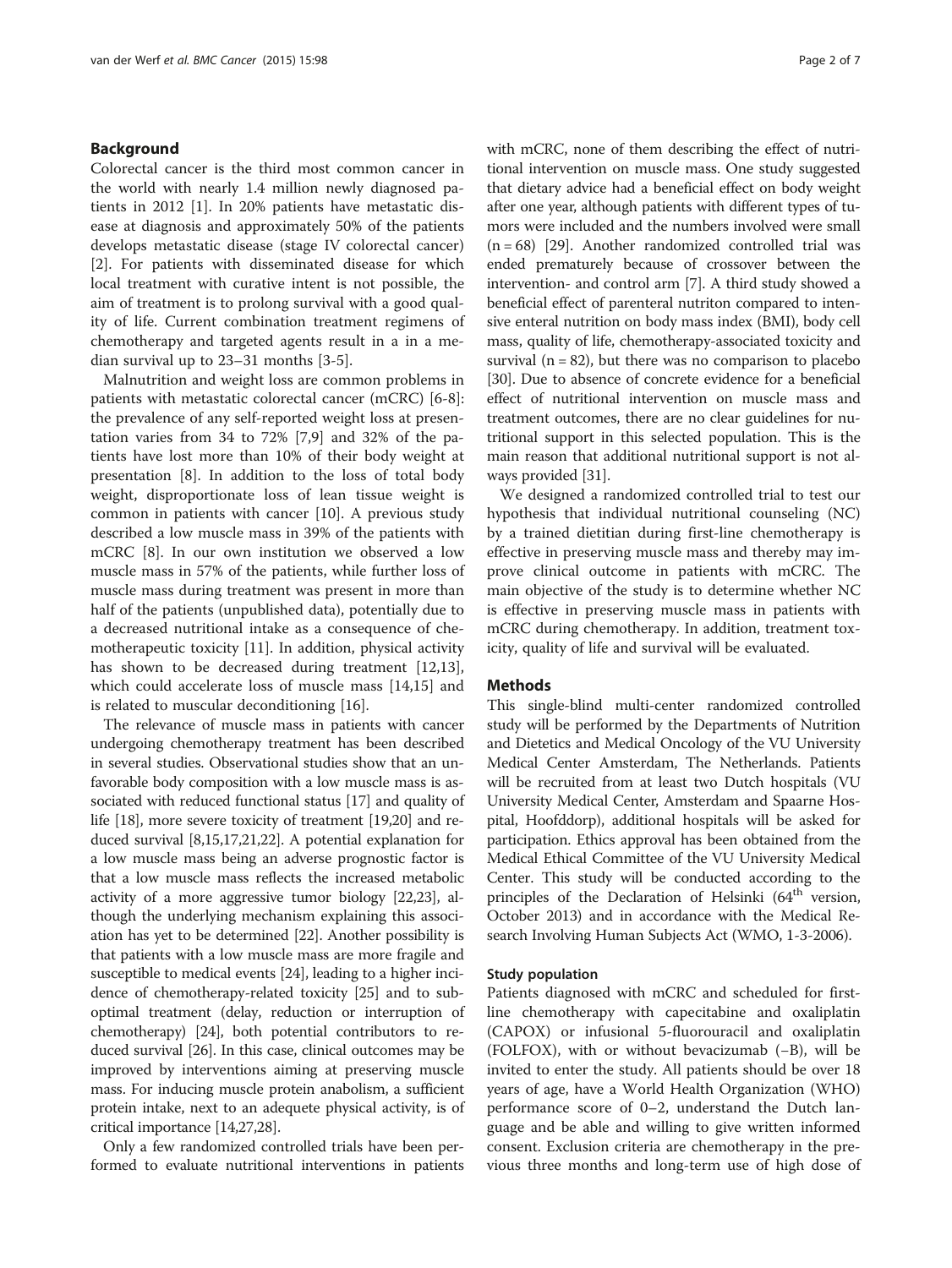<span id="page-2-0"></span>corticosteroids (at least 3 weeks a dose of ≥10 mg prednisolone or equivalent).

Once enrolled, the patient will be randomized to receive either individual NC by a trained dietitian  $(n = 55)$ or usual nutritional care (UC,  $n = 55$ ) during treatment with CAPOX(−B) or FOLFOX(−B) (Figure 1). If chemotherapy is stopped prematurely, study participation will also end. NC will be continued after study participation when preferred by the patient (intervention group).

#### Randomization

Patients will be enrolled by a medical oncologist. The data manager will randomize patients either to the intervention group or the control group with use of randomization lists generated by the statistician. Patients are randomized in blocks of two and stratified for participating center, type of chemotherapy and WHO performance score (0/1 versus 2).

#### Blinding

The research assistant, who conducts the study visits and performs the measurements, is blinded to the group assignment of the patients. Patients are requested to withhold their group assignment to the research assistant. Due to the nature of the intervention, the treating dietitian, coordinating researcher and participants cannot be blinded. Skeletal muscle area measurement and data analyses will be performed after blinding for treatment allocation.

# Intervention – nutritional counseling

Patients who have been assigned to the intervention group will receive individualized NC by a trained dietitian, starting at the first cycle of chemotherapy. The main goals of the nutritional intervention will be to enable every patient to achieve at least sufficient protein- and energy intake with attention for sufficient intake of micronutrients and an adequate physical activity level as described below.

NC is planned shortly before every treatment cycle, with telephone reviews in between the face-to-face sessions. Counseling consists of stimulating a sufficient protein- and energy intake, based on the current ESPEN (European society for clinical nutrition and metabolism) guidelines for protein and energy [[32\]](#page-6-0). The criterion for sufficient protein intake is at least 1.2 grams per kg body weight [\[33](#page-6-0)]. In patients with a BMI of >30 kg/m<sup>2</sup>, protein requirements will be adjusted to a BMI of 27.5  $kg/m<sup>2</sup>$  [\[34](#page-6-0)]. Furthermore patients are advised to use at least 25 grams of proteins per meal. This evenly distributed ingestion of protein throughout the day is expected to maximally stimulate muscle protein synthesis [\[27](#page-6-0)]. Energy requirements are calculated based on the estimated resting energy expenditure of Harris and Benedict [[35\]](#page-6-0) plus an additional factor of 30% to correct for activity and disease.

To achieve a sufficient intake, an energy- and protein enriched diet using regular food will be advised and easy snack ideas and recipe suggestions will be provided. If a

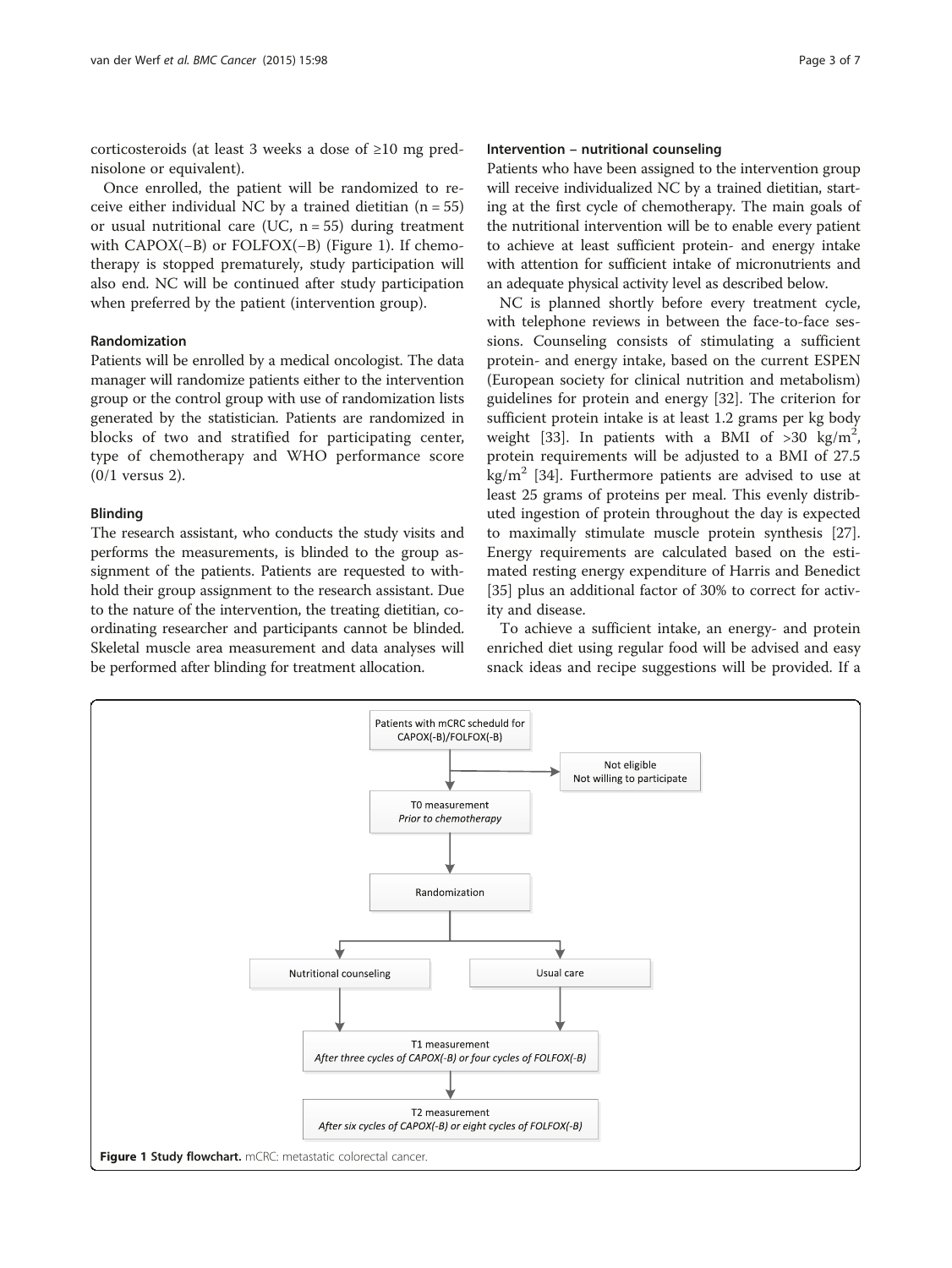patient is unable to meet the dietary recommendations (less than 75% of energy- and/or protein needs) and/or loses body weight of ≥1 kg during a chemotherapy cycle, energy- and protein enriched oral nutritional supplements will be provided. If the body weight continues to decrease or if nutritional goals cannot be met in spite of oral nutritional supplements, tube feeding is indicated.

In addition to nutritional counseling, the dietitian will encourage patients to achieve a physical activity level according to the Dutch Healthy Exercise norm: at least half an hour of moderately intensive physical activity (e.g. walking, cycling or swimming) on at least five days per week.

#### Control – usual nutritional care

Patients in the control-arm will receive UC: the medical oncologist observes on a regular base at the outpatient clinic and determines the patient's tolerance, intake, condition and body weight as usual. When the medical oncologist concludes referral to a dietitian is indicated – for instance in case of severe weight loss or insufficient dietary intake – a dietitian will be consulted in agreement with the patient.

### Assessments

Outcomes will be assessed at study visits prior to chemotherapy (baseline, T0) and after three cycles of  $CAPOX(-B)$  ( $\pm 9$  weeks) or four cycles of FOLFOX(-B) (±8 weeks) (T1), when therapy response is evaluated by CT-scan. When chemotherapy is continued after T1, study outcomes will also be assessed after six cycles of  $CAPOX(-B)$  ( $\pm 18$  weeks) or eight cycles of FOLFOX(-B) (±16 weeks) (T2). If chemotherapy is stopped or switched to another chemotherapeutic drug after T1, T1 measures – among which the primary study endpoint – will be completed and study participation will be ended. Figure [1](#page-2-0) shows a study flowchart and Table 1 gives an overview of all outcome measures.

#### Patient and treatment characteristics

Demographic variables like age, gender and living situation will be obtained from the medical record and a baseline questionnaire. Medical data include comorbidity (using the Charlson Comorbidity Index [\[36\]](#page-6-0)), co-medication and WHO performance score and will be extracted from medical records.

#### Primary outcome

The primary endpoint will be the difference in change in skeletal muscle area during the first three cycles of CAPOX(−B) or four cycles of FOLFOX(−B) between the intervention- and the control group. Baseline computed tomography (CT)-scans (made within 30 days before start of chemotherapy) will be compared to CT-scans at

#### Table 1 Outcome measures

| <b>Measurement</b>                       | Instrument                                                        | Time point*   |
|------------------------------------------|-------------------------------------------------------------------|---------------|
| Primary outcome                          |                                                                   |               |
| Skeletal muscle area                     | CT (skeletal muscle area L3)                                      | T0, T1        |
| Secondary outcomes                       |                                                                   |               |
| Skeletal muscle area                     | CT (skeletal muscle area L3)                                      | T0, T2        |
| Quality of life                          | EORTC QLQ C30 (global health-<br>and physical functioning domain) | TO, T1, T2    |
| Hand grip strength                       | Hydraulic hand dynamometer                                        | TO, T1, T2    |
| Treatment toxicity                       | Common Toxicity Criteria<br>version 4.0                           | <b>FSP</b>    |
| Treatment intensity                      | Dose index and time index of<br>chemotherapy                      | <b>FSP</b>    |
| Adverse events                           | Medical record                                                    | <b>FSP</b>    |
| Treatment response                       | Response Evaluation Criteria<br>In Solid Tumors (RECIST)          | T1, T2        |
| Progression free and<br>overall survival | Medical record or general<br>practitioner office                  | After 2 years |

\*T0: prior to chemotherapy; T1: after three cycles of CAPOX(−B) or four cycles of FOLFOX(−B); T2: after six cycles of CAPOX(−B) or eight cycles of FOLFOX (−B); ESP: entire study period.

CT: Computed Tomography; EORTC QLQ: The European Organisation for Research and Treatment of Cancer: Quality of life questionnaire. L3: third lumbar vertebra.

T1 to determine change in skeletal muscle area, using routinely conducted CT-scans for diagnostic and disease evaluation purposes. A trained, blinded person will measure skeletal muscle area (cm<sup>2</sup>) with SliceOmatic software V5.0 (Tomovision, Canada). The image at the level of the third lumbar vertebra (L3) most clearly displaying both vertebral transverse processes will be chosen for measuring muscle area, since total cross sectional skeletal muscle area at this level is highly correlated with whole body skeletal muscle mass [\[37,38](#page-6-0)]. Slices of sequential CT-scans of one patient will be selected at the same time using a split screen to ensure a consistent location. Skeletal muscles at the level of L3 are identified based on anatomical features and quantified using Hounsfield units with thresholds for skeletal muscle tissue from −29 to +150 [[39\]](#page-6-0). The sum of all these cross-sectional muscle areas  $(cm<sup>2</sup>)$  will be will be computed by summing tissue pixels and multiplying by the pixel surface area for each patient at each time point.

#### Secondary outcomes

Secondary outcomes of this study will be (change in) the following parameters between baseline (T0) and follow-up (T1, T2), comparing the NC-group with the UC-group:

Change in skeletal muscle area after completion of first-line chemotherapy If chemotherapy is continued after three cycles of CAPOX(−B) or four cycles of FOLFOX(−B), change in skeletal muscle area at L3 will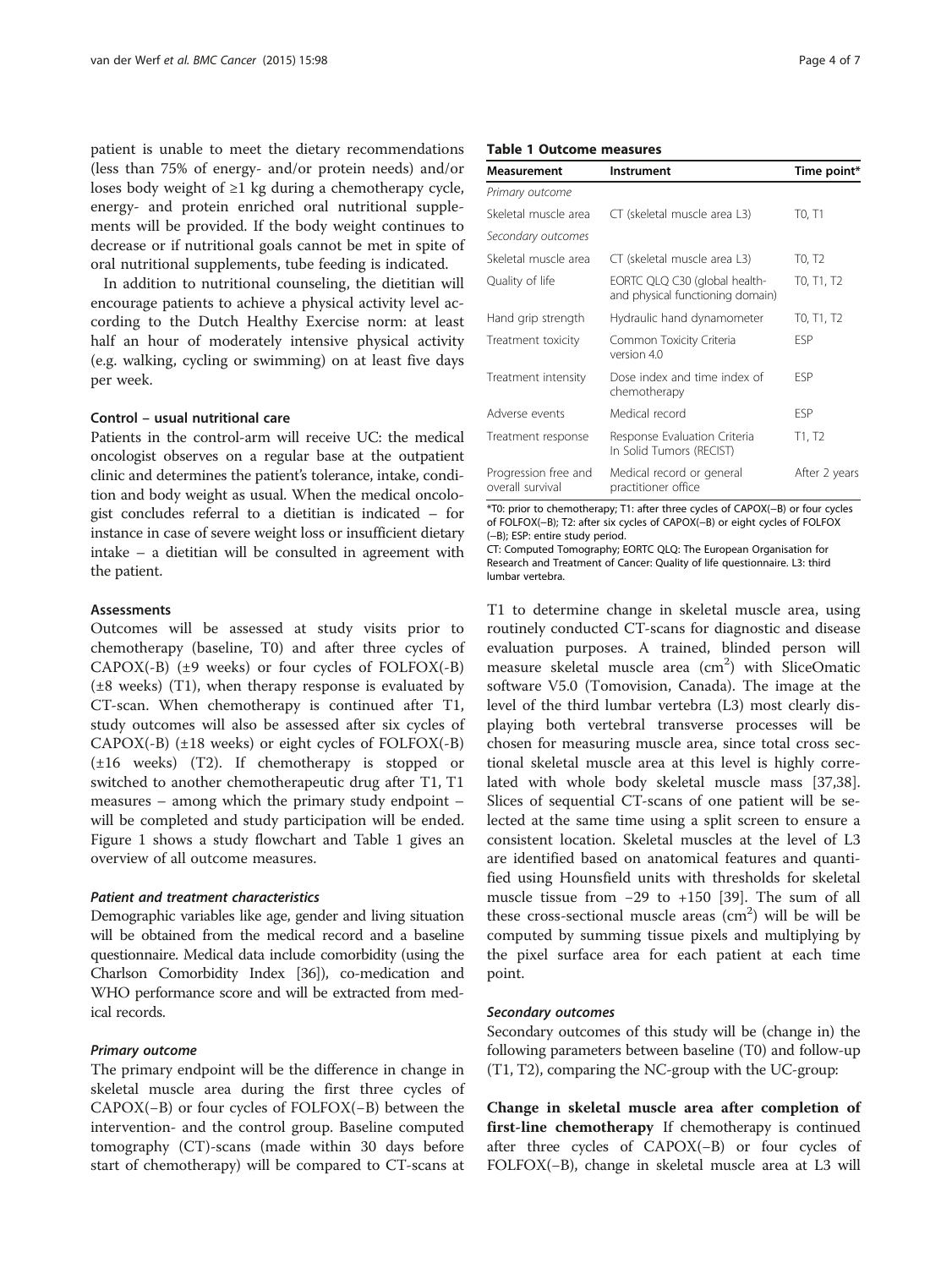also be determined using CT-scans after six cycles of CAPOX(−B) or eight cycles of FOLFOX(−B). In addition, body composition will be estimated by bioelectrical impedance at each study visit to assess the association with change in muscle mass on CT-scan.

Quality of life The European Organization for Research and Treatment of Cancer: Quality of life questionnaire (EORTC QLQ-C30) will be used to assess quality of life [[40\]](#page-6-0). We have chosen to include the global health domain and the physical functioning domain as main items in our quality of life analyses. The other items will be analyzed in an explorative manner (including role-, emotional-, cognitive- and social functioning, the symptom scales, nausea and vomiting, pain, dyspnea, insomnia, loss of appetite, constipation, diarrhea and financial difficulties). Questionnaires will be scored according to the procedures specified by the EORTC [[41](#page-6-0)].

Hand grip strength Hand grip strength is an indicator of overall muscle strength and is associated with functional performance in advanced cancer patients [\[42,43](#page-6-0)]. Hand grip strength will be measured using a hydraulic hand dynamometer (Baseline, Fabrication Enterprises, USA) adjusted for the patient's hand size. The test will be performed sitting, with the shoulder adducted and neutrally rotated, elbow flexed at 90 degrees, forearm and wrist in neutral position. The highest value of two maximal isometric contractions for each hand is recorded to the nearest kg. Measurements at different time points will be compared to estimate changes in muscle strength over time.

Treatment related outcomes Treatment related outcomes include treatment toxicity, treatment intensity, treatment outcome and survival. During the entire study period, adverse events and treatment toxicity according to the Common Toxicity Criteria version 4.0 [\[44](#page-6-0)] will be monitored by the treating physician. Grade 3 to 5 toxicity when related to the treatment will be recorded as adverse side effects from treatment. Adverse events and serious adverse advents will be documented until study participation is ended. Treatment intensity will be subdivided in dose index (received cumulative dose/planned cumulative dose) and time index (planned duration of therapy/actual duration of therapy). Treatment outcome will be evaluated at T1 and T2 with use of the Response Evaluation Criteria In Solid Tumors (RECIST) [[45](#page-6-0)] and is defined as complete response, partial response, stable disease and progressive disease. Furthermore, tumor marker carcinoembryonic antigen (CEA; μg/l) will be measured if initially elevated during routine blood sampling at least once every six weeks. Progression free survival and overall survival will be evaluated.

#### Other measures

Nutritional intake and physical activity Nutritional intake and physical activity will be assessed concurrently during 3 days (one weekend- and two weekdays) at T0, T1 and T2 to evaluate compliance to the intervention.

Patients are asked to keep a 3-day food diary to reliably estimate nutritional intake [[46](#page-6-0)]. During the study visit, this diary will be comprehensively checked on completeness by a trained and blinded research assistant. Daily dietary energy- and macronutrient intake and distribution of protein throughout the day will be calculated by a nutrition analysis software application with use of the most recent Dutch Food Composition table (NEVO, RIVM, Bilthoven).

Physical activity will be estimated using a calibrated physical activity monitor (PAM) accelerometer (model AM200, PAM B.V., Doorwerth, The Netherlands). The PAM scores physical activity based on acceleration and duration of the activity. Accumulation of all PAM-points during a day results in a PAM score, which indicates daily physical activity and is a valid measure for habitual physical activity [[47](#page-6-0)].

Blood sampling In addition to CEA, inflammation marker C-reactive protein will be measured during routine blood sampling at T0, T1 and T2. Furthermore, one sample of stored serum and one sample of stored plasma will be collected at T0 and T1 for future analysis on serum proteins.

# Sample size

Sample size calculations were made based on demonstrating a decline in the proportion of patients showing a clinically relevant decrease in skeletal muscle area of 6.0  $\text{cm}^2$  (corresponding with approximately 1 kg loss of skeletal muscle mass) [\[38,48\]](#page-6-0). To achieve 80% power with a one-sided t-test for difference in proportions ( $\alpha$  = 0.05), a sample size of 100 patients is required (assuming a standard deviation of 9.5  $\text{cm}^2$  and a mean decrease in skeletal muscle area of  $6.5 \text{ cm}^2$  in the control arm and 0  $\text{cm}^2$  in the intervention arm). A 10% buffer is added to account for loss to follow-up before the clinical endpoint can be assessed, resulting in a total sample size of 110 patients, 55 per study arm.

#### Statistical analysis

Data will be analyzed using SPSS (IBM Corp. Armonk, NY) for descriptive- and statistical analyses. All analyses will be performed according to the intention-to-treat principle. For the primary outcome, one-sided t-tests for difference in proportions will be performed to compare the proportion of patients with a clinical relevant decrease in skeletal muscle area  $(6.0 \text{ cm}^2)$  between the NC- and the UC-group. Difference in change in skeletal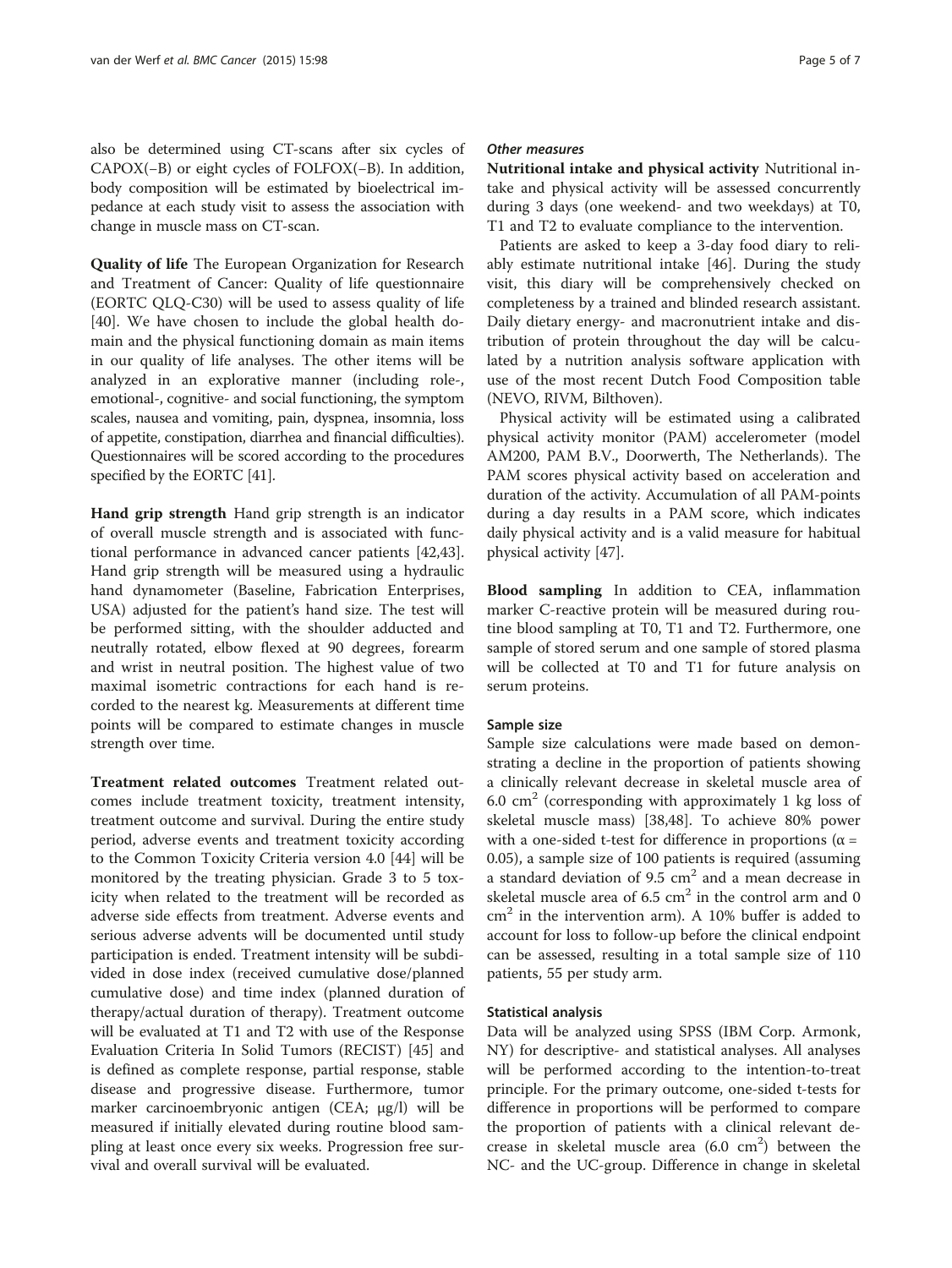<span id="page-5-0"></span>muscle area will also be assessed performing independent t-tests. For secondary outcomes, mixed effect models will be used to evaluate change over time in dietary intake, physical activity, hand grip strength, quality of life and treatment related outcomes and to examine differences between groups. Furthermore the association between dietary intake/physical activity and skeletal muscle area will be assessed using regression models. Survival probabilities will be estimated with the Kaplan-Meier method.

#### Discussion

Malnutrition is a prevalent and underrecognized problem in patients diagnosed with colorectal cancer. Of the patients with mCRC, 39-57% already has a low muscle mass at diagnosis [8] and these patients are at risk of further loss of muscle mass during chemotherapy. Observational studies show that a low muscle mass is associated with an adverse prognosis in patients with cancer. When poor outcome is a consequence of a low muscle mass – possibly by less treatment tolerance leading to suboptimal treatment intensity and reduced survival – interventions aiming at preserving muscle mass may improve clinical outcomes. To date no randomized controlled trial has been performed to study the effect of NC on muscle mass in patients with mCRC undergoing chemotherapy.

This study will determine the effect of NC (focused on a sufficient dietary intake and an adequate physical activity level) on muscle mass during first-line chemotherapy. The main objective is to evaluate whether NC can help to preserve muscle mass. As secondary outcome measures, this study will also evaluate whether preservation of muscle mass may improve the clinical outcomes such as quality of life, physical functioning, treatment toxicity and progression free survival.

The present study could provide an evidence based support for the potential effect of NC. If this randomized controlled trial demonstrates a beneficial effect of NC on its primary outcome muscle mass in patients with mCRC, NC should be evaluated in a subsequent phase 3 trial powered to determine whether it improves progression free and overall survival as well as quality of life.

#### Abbreviations

BMI: Body mass index; CAPOX(−B): Combination chemotherapy of capecitabin and oxaliplatin (and – bevacizumab); CEA: Carcinoembryonic antigen; CT: Computed tomography; EORTC QLQ-C30: The European Organisation for Research and Treatment of Cancer: Quality of life questionnaire; FOLFOX(−B): Combination chemotherapy of 5-fluorouracil, leucovorin and oxaliplatin (and –bevacizumab); L3: Third lumbar vertebra; mCRC: Metastatic colorectal cancer; NC: Nutritional counseling; PAM: Physical activity monitor; UC: Usual nutritional care; WHO: World Health Organization.

#### Competing interests

The authors declare that they have no competing interests. MdvdS is a member of the oncology advisory board of Nutricia Advanced Medical Nutrition.

#### Authors' contributions

MdvdS, JL and HV are the principal investigators of this trial. SB drafted the original study protocol and was the PhD student of this trial until April 2014, followed by AvdW, who drafted the manuscript. All authors read and revised the manuscript. JB was responsible for the statistical section. All authors approved the final version of the manuscript.

#### Acknowledgements

The COLONUT study is funded by the Alpe d'HuZes/Dutch Cancer Society Fund (project number 2011–5262). MdvdS, JL and HV are funded by the VU University Medical Center. The authors would like to thank Spaarne Hospital for involvement in recruitment of patients for the COLONUT study.

#### Author details

<sup>1</sup>Department of Nutrition and Dietetics, Internal Medicine, VU University Medical Center, Amsterdam, The Netherlands. <sup>2</sup>Department of Medical Oncology, Internal Medicine, VU University Medical Center, Amsterdam, The Netherlands. <sup>3</sup>Faculty of Health, Nutrition and Sport, The Hague University of Applied Sciences, The Hague, The Netherlands. <sup>4</sup>Department of Epidemiology en Biostatistics, VU University, Amsterdam, The Netherlands. 5 Faculty of Health and Social Studies, Department of Nutrition, Sports and Health, HAN University of Applied Sciences, Nijmegen, The Netherlands.

#### Received: 23 October 2014 Accepted: 20 February 2015 Published online: 05 March 2015

#### References

- 1. GLOBOCAN 2012. Estimated Cancer Incidence, Mortality and Prevalence Worldwide in 2012. 2014 [\[http://globocan.iarc.fr/Pages/fact\\_sheets\\_cancer.aspx](http://globocan.iarc.fr/Pages/fact_sheets_cancer.aspx)]
- 2. Siegel R, Desantis C, Jemal A. Colorectal cancer statistics, 2014. CA Cancer J Clin. 2014;64:104–17.
- 3. Peeters M, Siena S, Tabernero J, Douillard J, Koukakis R, Terwey J, et al. Survival outcomes in the PRIME study for patients (pts) with RAS/BRAF wild-type (WT) metastatic colorectal cancer (mCRC), by baseline Eastern Cooperative Oncology Group (ECOG) performance status (PS) [abstract]. J Clin Oncol. 2014;32:5 s. suppl; abstr 3557^.
- 4. Bazarbashi S, Aljubran AH, Al Zahrani A, Edesa W, Nabil-Ahmed M, Shoukri M: Early tumor shrinkage versus early response as a predictor for overall survival (OS) in patients with metastatic colorectal cancer (mCRC) treated with triplet chemotherapy regimens (TCR) [abstract]. Journal of Clinical Oncology 2014, 2014 (suppl; abstr e14580).
- 5. Yamazaki K, Nagase M, Tamagawa H, Ueda S, Tamura T, Murata K, et al. A randomized phase III trial of mFOLFOX6 plus bevacizumab versus FOLFIRI plus bevacizumab as first-line treatment for metastatic colorectal cancer: West Japan Oncology Group study 4407G (WJOG4407G) [abstract]. J Clin Oncol. 2014;32:5 s. suppl; abstr 3534.
- 6. Attar A, Malka D, Sabate JM, Bonnetain F, Lecomte T, Aparicio T, et al. Malnutrition is high and underestimated during chemotherapy in gastrointestinal cancer: an AGEO prospective cross-sectional multicenter study. Nutr Cancer. 2012;64:535–42.
- 7. Thoresen L, Frykholm G, Lydersen S, Ulveland H, Baracos V, Birdsell L, et al. The association of nutritional assessment criteria with health-related quality of life in patients with advanced colorectal carcinoma. Eur J Cancer Care (Engl ). 2012;21:505–16.
- 8. Thoresen L, Frykholm G, Lydersen S, Ulveland H, Baracos V, Prado CM, et al. Nutritional status, cachexia and survival in patients with advanced colorectal carcinoma. Different assessment criteria for nutritional status provide unequal results. Clin Nutr. 2013;32:65–72.
- 9. Andreyev HJ, Norman AR, Oates J, Cunningham D. Why do patients with weight loss have a worse outcome when undergoing chemotherapy for gastrointestinal malignancies? Eur J Cancer. 1998;34:503–9.
- 10. Kern KA, Norton JA. Cancer cachexia. JPEN J Parenter Enteral Nutr. 1988;12:286–98.
- 11. Steinbach S, Hummel T, Bohner C, Berktold S, Hundt W, Kriner M, et al. Qualitative and quantitative assessment of taste and smell changes in patients undergoing chemotherapy for breast cancer or gynecologic malignancies. J Clin Oncol. 2009;27:1899–905.
- 12. Courneya KS, Friedenreich CM. Relationship between exercise pattern across the cancer experience and current quality of life in colorectal cancer survivors. J Altern Complement Med. 1997;3:215–26.